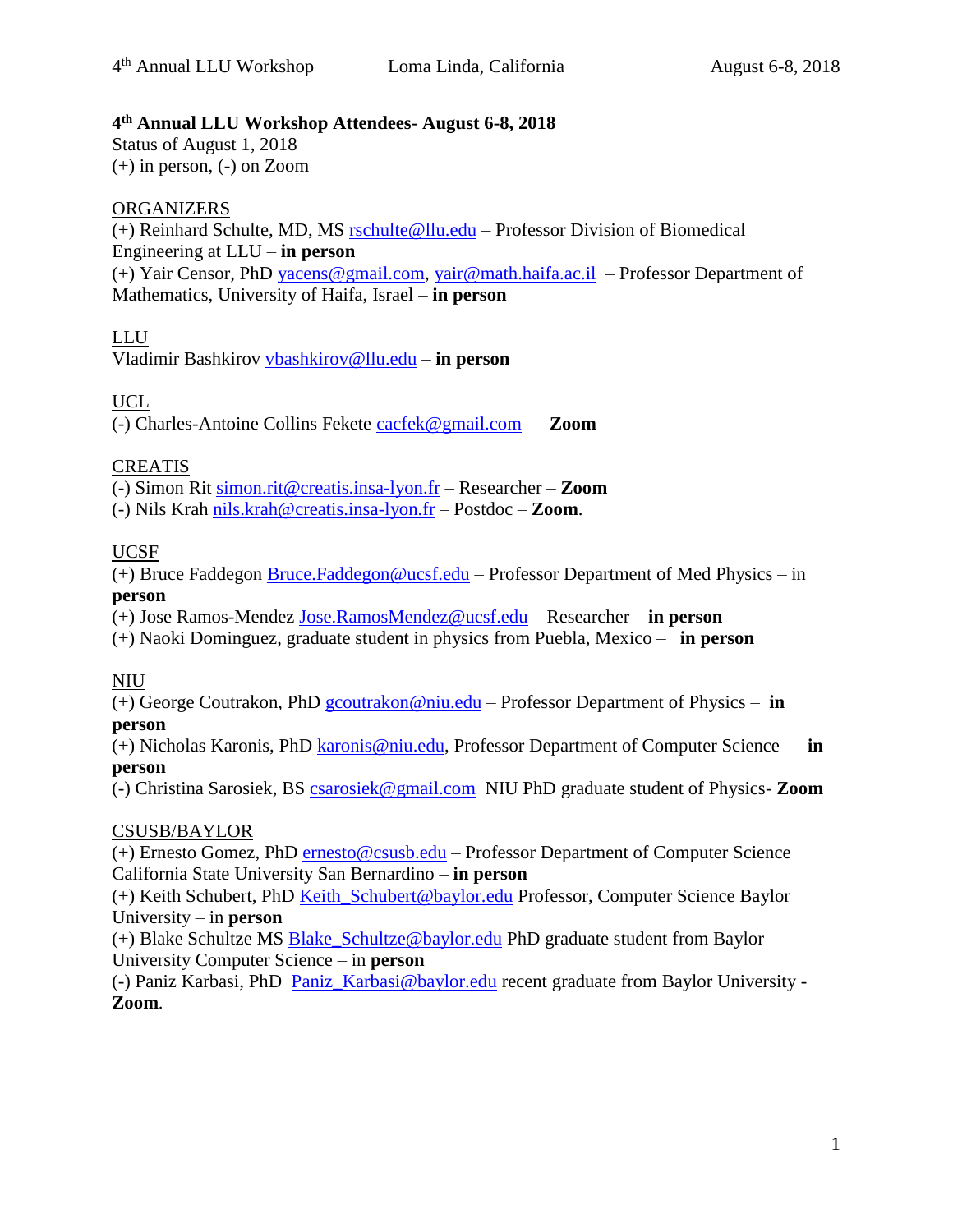### MGH AND COLLABORATING UNIVERSITIES

(+) Bram Gorissen, PhD  $\underline{b.l.}$ gorissen@tilburguniversity.edu – Researcher optimization theory, Center and Faculty of Economics and Business Administration, Tilburg University, Netherlands - **in person**

(-) Hsiao-Ming Lu, PhD [hmlu@mgh.harvard.edu](mailto:hmlu@mgh.harvard.edu) – Associate Professor, Director of Clinical Physics, Department of Radiation Oncology, MGH, Boston.

(-) Zoltan Perko, PhD [Z.Perko@tudelft.nl](mailto:Z.Perko@tudelft.nl) – Researcher Department of Radiation Science & Technology, University of Delft, Netherlands – **Zoom**

#### PROTON VDA

(+) Fritz DeJongh, PhD, [fritz.dejongh@protonvda.com](mailto:fritz.dejongh@protonvda.com) – Founder ProtonVDA – **in person** (+) Ethan DeJongh, BS [ethan.dejongh@protonvda.com](mailto:ethan.dejongh@protonvda.com) – Employee, Program Developer, ProtonVDA – **in person**

# OXFORD UNIVERSITY, UK

(+) Mark Brooke, BS [mark.brooke@oncology.ox.ac.uk](mailto:mark.brooke@oncology.ox.ac.uk) – PhD graduate student in physics – **in person**

# UCLA

(+) howard heaton, BS [howard.wayne.heaton@gmail.com](mailto:howard.wayne.heaton@gmail.com) – PhD graduate student in mathematics – **in person**

(-) Deanna Needell, PhD [deanna@math.ucla.edu](mailto:deanna@math.ucla.edu) – Professor Department of Mathematics – **Zoom on Tuesday**

UCSC

(+) Robert Johnson, PhD, [rjohnson@ucsc.edu](mailto:rjohnson@ucsc.edu) – Professor Department of Physics – **in person**

# UNIVERSITY OF BERGEN, NORWAY

(+) Pierluigi Piersimoni, PhD [pierluigi.piersimoni@gmail.com](mailto:pierluigi.piersimoni@gmail.com) – Researcher Department of Physics and Technology – in **person**

(+) Helge Pettersen, PhD [helge.e.s.pettersen@gmail.com](mailto:helge.e.s.pettersen@gmail.com) – **in person**

(-) Jarle R Sølie, MS [jarle.soelie@gmail.com](mailto:jarle.soelie@gmail.com) – PhD graduate student in physics – **Zoom**

# INSTITUTE OF NUCLEAR PHYSICS, KRAKÓW, POLAND

(+) Antoni Ruciński, PhD [antoni.rucinski@ifj.edu.pl](mailto:antoni.rucinski@ifj.edu.pl) – Medical Physics Researcher, Proton Therapy Centre Kraków – **in person**

(-) Magdalena Garbacz, MS [magdalena.garbacz@student.uw.edu.pl](mailto:magdalena.garbacz@student.uw.edu.pl) – PhD, graduate student in physics – **Zoom**

UNIVERSITAETS KRANKENHAUS EPPENDORF (UKE), GERMANY (+) Elisabetta Gargioni, PhD [e.gargioni@uke.de](mailto:e.gargioni@uke.de) – Researcher Department of Medical Physics **in person**

# CHULABHORN ROYAL ACADEMY, BANGKOK, THAILAND

Thiansin Liamsuwan, PhD [thiansin.lia@pccms.ac.th](mailto:thiansin.lia@pccms.ac.th) – Medical Physics Researcher at HRH Princess Chulabhorn College of Medical Science – **Zoom**